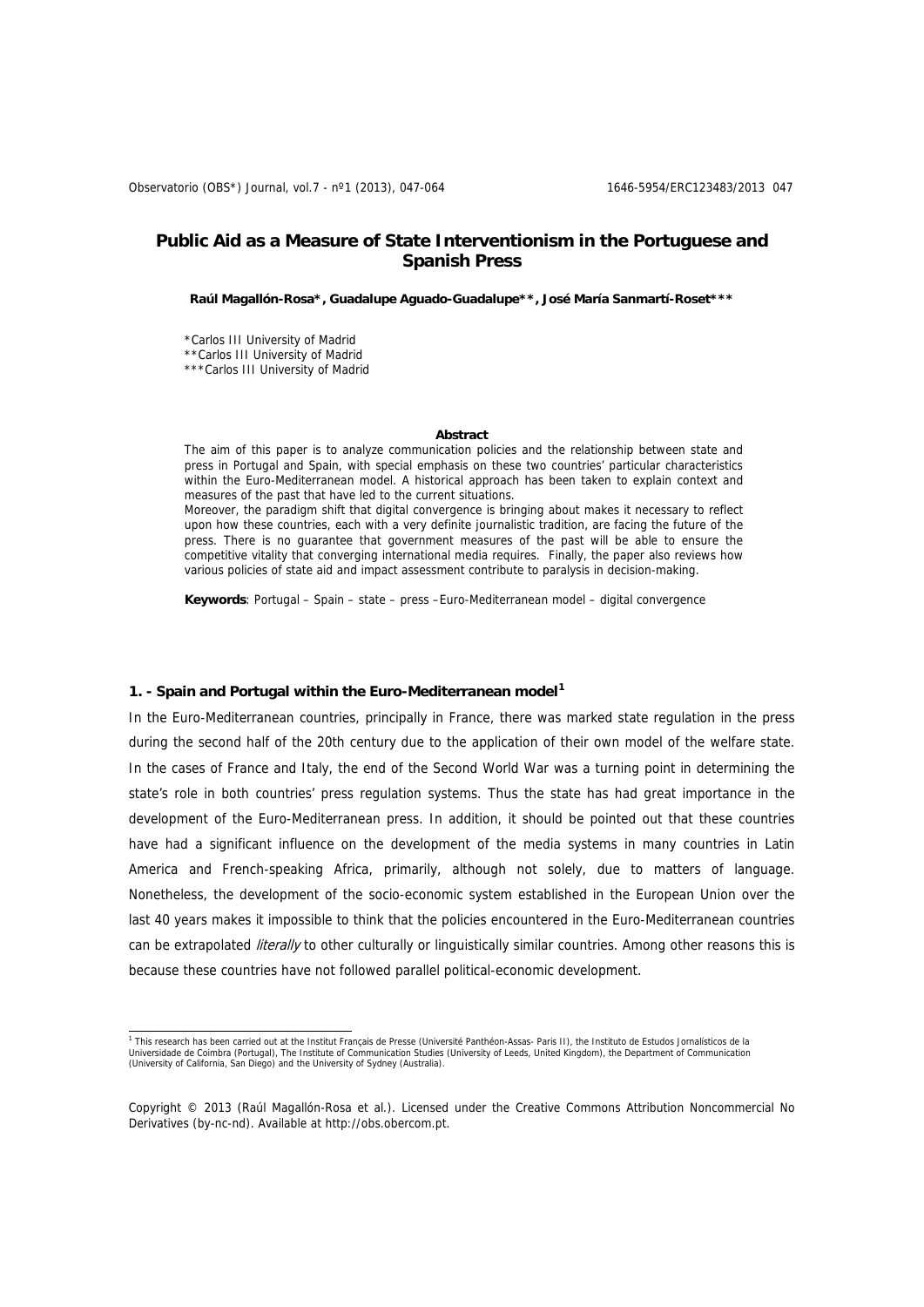Furthermore, regional political models which are different in each country make it very difficult to establish a regulatory state prototype. Although the policies devoted to the development of the press may be similar, the way they are put into practice makes it necessary to clearly distinguish each region's different characteristics and features. This means that newspaper development has been very inconsistent, despite the fact that the aforementioned are all countries whose newspaper companies have undergone censorship and control, received aid, and been affected by measures limiting concentration. Undoubtedly, the differences in criteria prevailing in each of these states have had an influence, causing inconsistent business development and the subsequent repercussions on the current position, and weaknesses and strengths of the press.

Conversely, the development of the Portuguese and Spanish press can be explained based on its historical context, marked by transitions to democracy that required different means of establishing plurality of information within the new types of market (Arboledas, 2010). In Portugal and Spain, methods of state control persisted until well into the 1980s, profoundly affecting the development of their business systems (Fernández Obregón, 1998). As with Italy, Spain's regional peculiarities are decisive for understanding the development of its press, not only from a business point of view, but also, and perhaps most significantly, from that of structural differences represented by the different newspapers and their readership. From this perspective, the Spanish press model is determined by administrative decentralization which has led to a strong regional press and also to national newspapers strengthening their editions in Spain's autonomous communities.

The Portuguese situation is a very different one. Its market is characterised by a regional press that is conditioned by state incentives and which requires structural reorganisation, insofar as it is an atomised sector with many newspapers of questionable financial and market viability.

The precise objective of this article is to compare the development of those policies aimed at protecting pluralism in information and promoting business expansion, in particular with regard to public aid, which both states carried out once democracy was restored in 1974 in Portugal and 1977 in Spain.

#### **1.1. - Spain: A deregulated system arising from the transition**

The Franco period and the later transition to democracy in Spain led to a press model characterised by the appearance as well as the disappearance of a large number of newspapers, due either to administrative measures such as the closing down of Francoist press or that of the National Movement, the sole political party during the Franco regime, or to business actions of a different political stripe. In 1977, a rapid process of press deregulation culminated in the suppression of almost all state aid in 1988, except in those Autonomous Communities having a co-official language. The press has been regulated since then by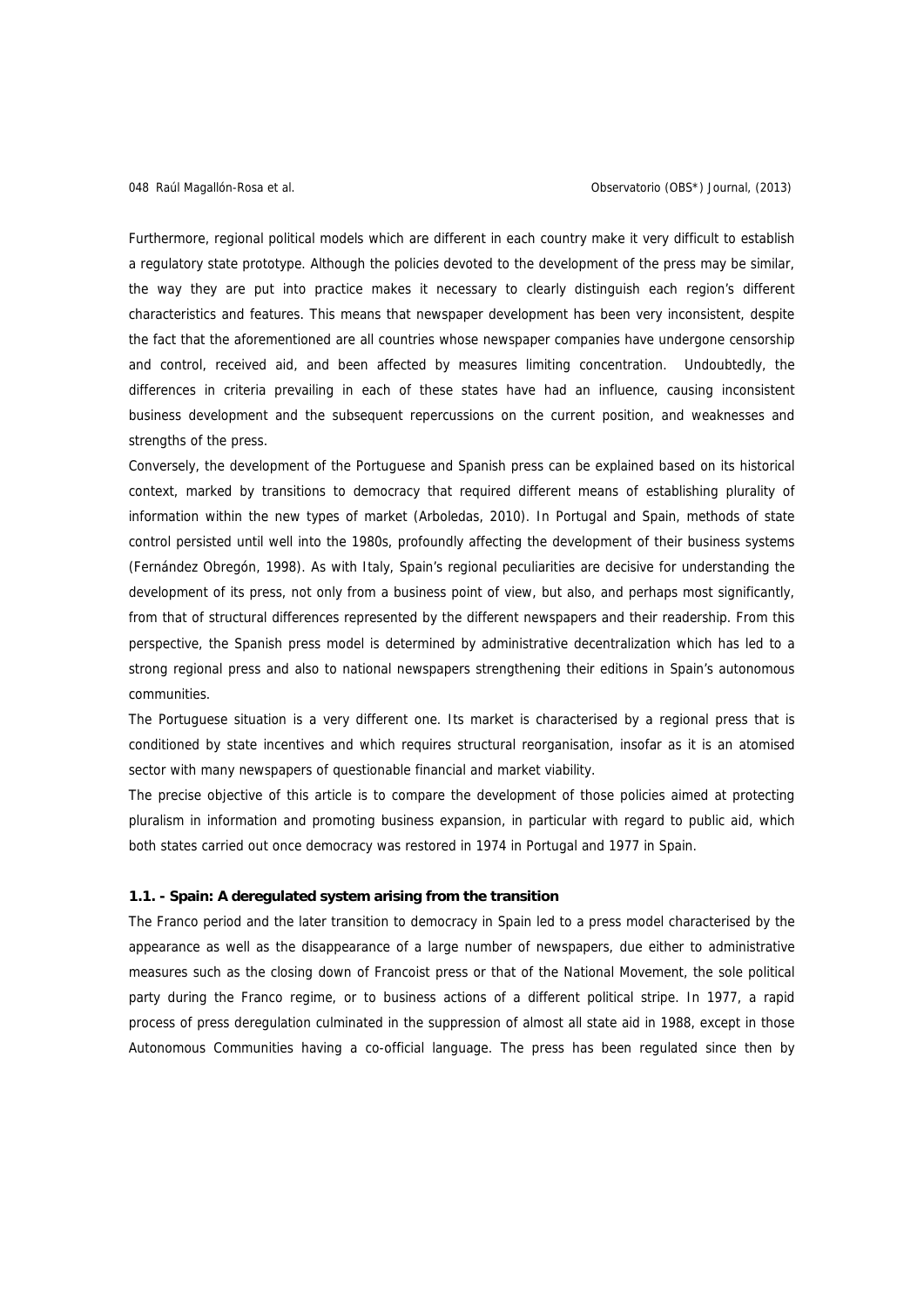common legislation, with the exception of certain sector-related laws, such as the right of reply or the conscience clause. With the appearance of the new State of the Autonomies, and as part of this new model, a powerful regional press has developed, especially in the most culturally defined regions. This sector follows guidelines similar to those of the quality press published in Madrid, but they are organised by the region's own groups, particularly in Catalonia and the Basque Country.

Giving up the press system that Francoism had imposed and building a new democratic state based on the transition to democracy and the 1978 Constitution involved a very different philosophy to what had worked before the Civil War (1936-39). Begun as a reaction to traditional state interventionism<sup>[2](#page-2-0)</sup> and with a new business policy, this era was characterised by nearly complete deregulation and suppression of aid, by a long list of newspapers emerging after 1975, and by the weight of the regional press in a tremendously decentralised state.

The profound political and institutional evolution that the country underwent after July 1976 also affected the press system and not only its editorial policy and content. Some private newspapers already defending progressive positions, had formed teams of journalists holding democratic views, several of whom would move into the business end during the media remodelling process of the 1970's and 1980's.

However, between 1976 and 1988 the Spanish press panorama took a truly sharp turn in nearly all regards, determining the model in existence today. In the 1980's a technological restructuring was undertaken, the health of many businesses improved, management was modernised, costs were lowered and major growth in advertising took place. $3$  The logic of the market and profit took precedence over the idea of public service and the common good, measures distorting free competition were eliminated, new capital entered the sector and media concentration began, rapidly producing groups with diversified business interests. Specific laws were repealed, and after 1989, only ordinary legislation<sup>[4](#page-2-2)</sup> regulated newspaper businesses, with some exceptions such as the right of reply or the conscience clause for journalists. These dynamics led to a formal separation from political powers and made it impossible to revive the powerful party and union press of the past. Sensationalist press and tabloid press did not gain strength either.

The most visible phenomenon in the renewal of the system was the appearance of several new newspapers, some backed by solid business structures, marking the Spanish Transition. At the end of the 1990's only two of the five biggest selling daily newspapers (ABC and La Vanguardia) were from the Franco period. In Spain the tradition of politically-owned newspapers has been much weaker than in other countries, especially the Nordic countries. Businesses emerging at the end of the 1980's undertook major policies of

 $\overline{a}$  The 1883 Publishing Law, for example, inspired by the French law of 1881.

<span id="page-2-2"></span><span id="page-2-1"></span><span id="page-2-0"></span><sup>&</sup>lt;sup>3</sup> In the 80's there was inter-annual growth of between 18% and 37% and after a fall, it stabilised in 1995 at about 5% /7 %.<br><sup>4</sup> Commercial Registry (Registro Mercantil) (1989), Law of Public Limited Companies (Law de So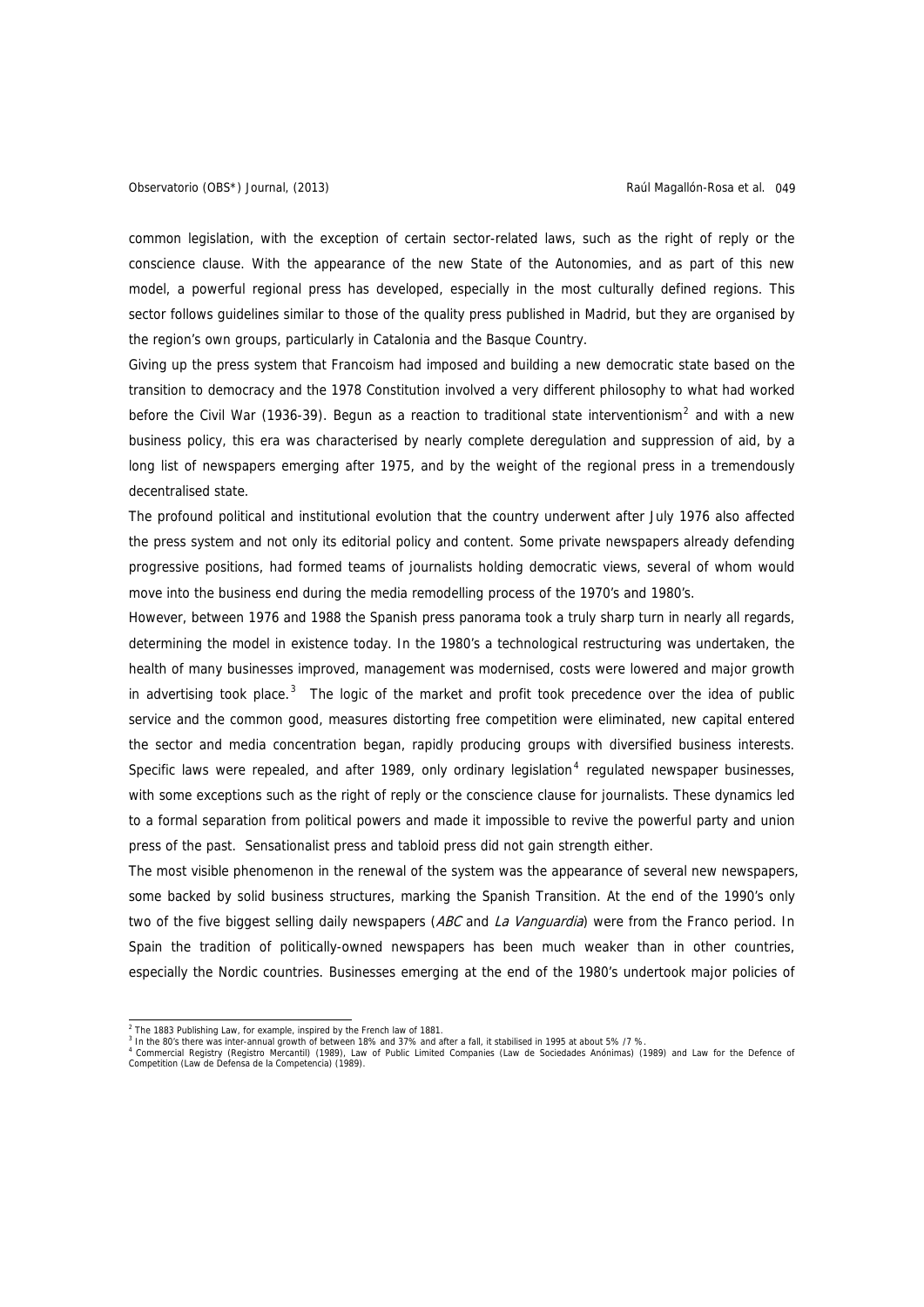concentration and technological renovation, to such an extent that today most newspapers are part of multimedia groups with foreign participation and overseas investment.

## **1.2. Portugal: Nationalisation and re-privatisation of the press**

The first great structural change in the Portuguese press after April 25, 1974 was the total or partial transfer of a large number of newspaper businesses into the hands of the state as a consequence of the nationalising of the banks and other basic sectors. This was a result of the fact that banks held a majority share in these newspaper companies' capital stock, due to loans previously made to them. Nationalising the banks and the insurance companies also meant that the daily newspapers belonging to the most powerful economic groups became state property. Curiously, nationalising the press was never justified from a political perspective but rather was always presented as an indirect consequence of nationalising the banks (Mesquida, 1996: 398).

Once political stability and economic growth were achieved, it was difficult to justify the strong concentration of media in the hands of the state. In light of this fact, the Portuguese government decided to privatise the press that had been previously nationalised, as well as to liberalise the radio sector and open up television to private initiative. This liberalisation did not have the desired effect in regional and local press, in which the government opted to maintain distribution support and incentives.

Portugal's entry into the European Community (1986) meant a forced change for the mainstream press, still in the hands of the state, which by that time was no longer true in any other country in the Community. The country experienced a period of sustained economic growth, the press benefitted from the expansion of advertising, which in 1987, for example, grew nearly 50 % over the previous year. The media had improved print runs and increased profitability, and thus became more attractive to the private sector and to European multinationals. At the same time, greater political stability and consolidation of what was in effect nearly a two-party system with the PSD and PS, where the dominant political forces shared the main points in their views of the role of the press, facilitated this re-privatisation process. This process had begun in 1986, was postponed in its earlier stage, and finally took place smoothly after 1988. This policy was accepted by Aníbal Cavaco Silva's government, which, from the beginning of 1988, governed towards a major structural change in the daily press and the renewal of all other media.

## **2. - Policies defending pluralism**

State aid to the press is established in state policy, organised into three main objectives: aid to develop circulation; guarantees of independence and the defence of the plurality of publishing companies; and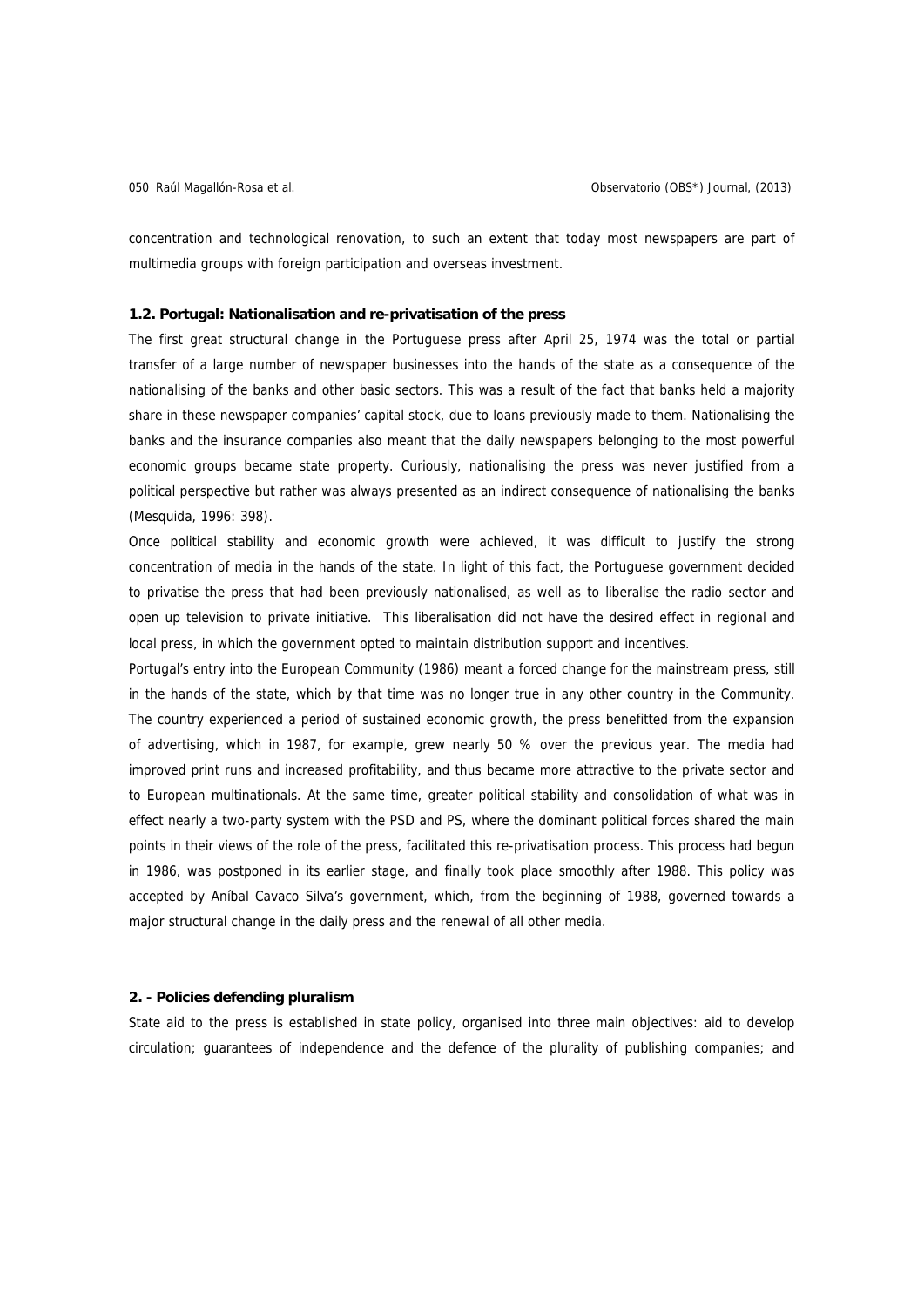multimedia modernisation and diversification in press companies. In the Euro-Mediterranean countries, government action has been to support on the one hand and to control on the other. In both situations, the press-state relationship is quite different from the Anglo-Saxon model, where the principle of no legal interference in the press has prevailed (Sanmartí et al: 2011).

Unlike the Euro-Mediterranean and Anglo-Saxon countries, a group of northern European countries, particularly Norway, Sweden, Finland and Austria, but Denmark, Holland and Belgium as well, have more often resorted to direct *oriented* subsidies (Humphreys, 2008: 71-84). Sweden also has a high level of press readership (466.7 in 2006) and a significant aid budget for the sector, reaching 61 million euros in 2007 (Fernández and Blasco, 2006: 62-63).

## **2.1. - Spain, the end of aid**

In Spain in 1984 some aid to newspaper companies and news agencies was still regulated, although a significantly lower amount than during the Franco period.<sup>[5](#page-4-0)</sup> The law distinguished between two types of subsidies: on the one hand, direct aid to general-information newspapers specifically to stimulate diffusion of those with lower sales, paper consumption and technological restructuring; and on the other, indirect ones related to taxes, the post, distribution and communication, also for non daily, general-information publications. Between 1983 and 1987 14,200 million pesetas in subsidies was granted (Fernández, 2008). Economic expansion and the demands of the European Community put an end to this aid, a move that was detrimental to the smallest companies, which needed the protectionist measures in order to survive.<sup>[6](#page-4-1)</sup> Direct aid was done away with by a 1988 law,<sup>[7](#page-4-2)</sup> which partially repealed the law of 1984. Some subsidies persisted, however, for linguistic reasons in different state regions. These subsidies were awarded by the central government but were limited to those Autonomous Regions with a co-official language. However, it does exist a legal subordination of the regional governments' action to the legal initiatives of the Member States and the Community institutions (Sánchez Tabernero and Carvajal, 2002: 153).

Indirect aid was mostly done away with in 1990. $8$  Thus, in Spain today the only remaining indirect aid is related to postage, which has minimal repercussions as businesses have their own distributers. Likewise, only a 4% VAT is applied to newspaper sales, depending, however, on each community's regulations. In any case, the government appears to be willing to negotiate an aid plan within the framework of financial and legal restrictions,<sup>[9](#page-4-4)</sup> although this is a very controversial matter.<sup>[10](#page-4-5)</sup> At times it relates to very specific issues, such as, for example, Saturday newspaper delivery by the postal service.<sup>[11](#page-4-1)</sup>

 5 Law 29/1984 of 2 August which regulates the concession of aid to newspaper companies and news agencies.

<span id="page-4-2"></span><span id="page-4-1"></span><span id="page-4-0"></span><sup>&</sup>lt;sup>6</sup> In 1988 the 10 main groups controlled 72% of the daily press.

<sup>&</sup>lt;sup>7</sup> Law 37/1988 of 28 December of the General State Budget for 1989. <sup>8</sup> Law 31/1990 of 27 December of the General State Budget for 1991.

<sup>%</sup> Alvarez, F. (2010), "Rubalcaba, in favour of an aid plan for the written press", ABC, 12 November, p. 59.

<span id="page-4-5"></span><span id="page-4-4"></span><span id="page-4-3"></span>Álvarez, F. (2010), "Rubalcaba, in favour of an aid plan for the written press", ABC, 12 November, p. 59. 10 Note by the Forum of Journalist Organisations (Foro de Organizaciones de Journalists) of 25 February 2010.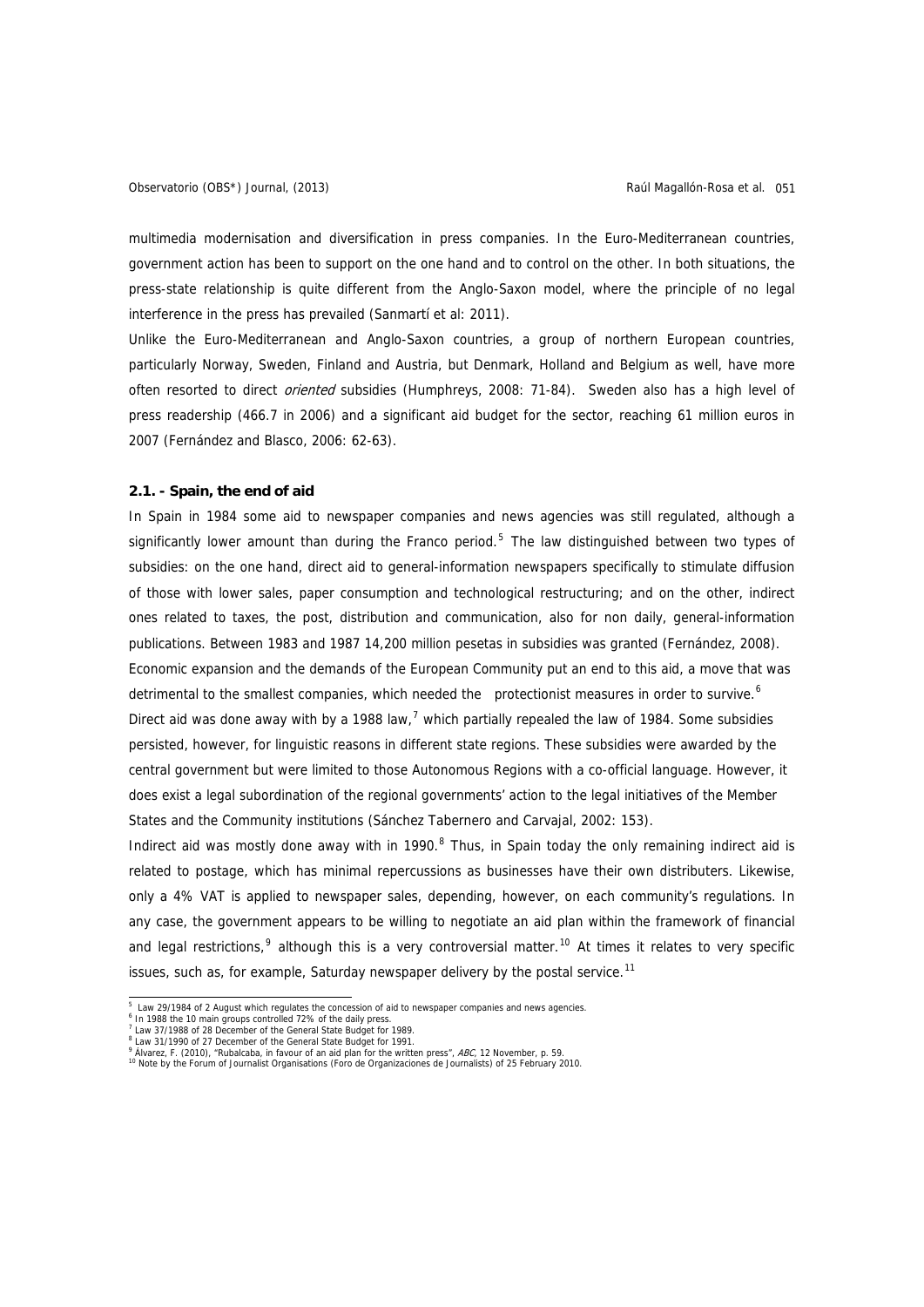In January 1997, the Spanish Newspaper Editors Association (Asociación de Editores de Diarios Españoles - AEDE) once again called for state aid, claiming that they were at a disadvantage with regard to other European newspaper companies that had the support of their governments. The request reached a stalemate lasting until December 2007, when it was revived in light of the difficult situation unfolding for the 2008 fiscal year. An approximately 90 percent drop in operating results was expected at that time due to the competition of digital press, decreasing sales and advertising, several disastrous investments, such as television channels, and very conservative policies (Varela, 2008). For others it meant a crisis of the business model as well as of the news and professional models (Díaz Nosty, 2011).

Subsequently, and with a slight improvement in 2010, conversations were held between the central government and newspaper organisations to arbitrate a subsidy plan within the European legal framework and subject to severe budget restrictions. These plans were aimed at promoting newspaper reading, media education and institutional advertising. In turn, the Federation of Spanish Press Associations (Federación de Asociaciones de la Prensa de España- FAPE) in their Seville Declaration of 14 March 2009 called for the granting of subsidies to businesses when the aid served to preserve jobs and prevent professional decapitalisation of the media and loss of news content quality.

As a consequence of the concentration process begun in the 1990's, news businesses are no longer run by communication professionals, but rather by executives whose first, and often only, business objective is economic profit. Therefore, it is essential that media directors, in addition to being good managers, possess the necessary experience in journalism to have a true feeling for the profession. From this perspective, it is appropriate that dual degrees, such as Journalism and Economics, are being instituted at many universities.

## **2.2. - Protectionism of the Portuguese press**

In Portugal, state aid to the press, and especially to the regional press, has been of a different nature. Noteworthy is payment for carriage (Porte pago), as well as the set of incentives for social communication that were approved after 2001: incentives for business initiative, multimedia development and qualifying human resources, which, in the case of the regional press, were substituted in 2007 by incentives to read regional press.<sup>[12](#page-5-0)</sup>

The Porte pago was backed by the state's obligation to provide support, legally justified by the unfavourable socioeconomic environment.<sup>[13](#page-5-1)</sup> At the end of the 1990's, an era began in which new incentives

FAPE (2009), "Proposals for an Aid Plan to the Media", [www.asociacionpress.org.](http://www.asociacionprensa.org/) Accessed 28 January 2010.<br><sup>11</sup> EFE (2001), "Publishers ask the Government for Saturday Delivery", La Vanguardia-Vivir, 15 June, p. 11.<br><sup>12</sup> De

<span id="page-5-1"></span><span id="page-5-0"></span><sup>&</sup>lt;sup>13</sup> Decree Law no. 56/2001 of 19 February, regarding the state incentive system, which specifically states that "as social communication is indispensable in order<br>to exercise fundamental rights in a democratic, pluralisti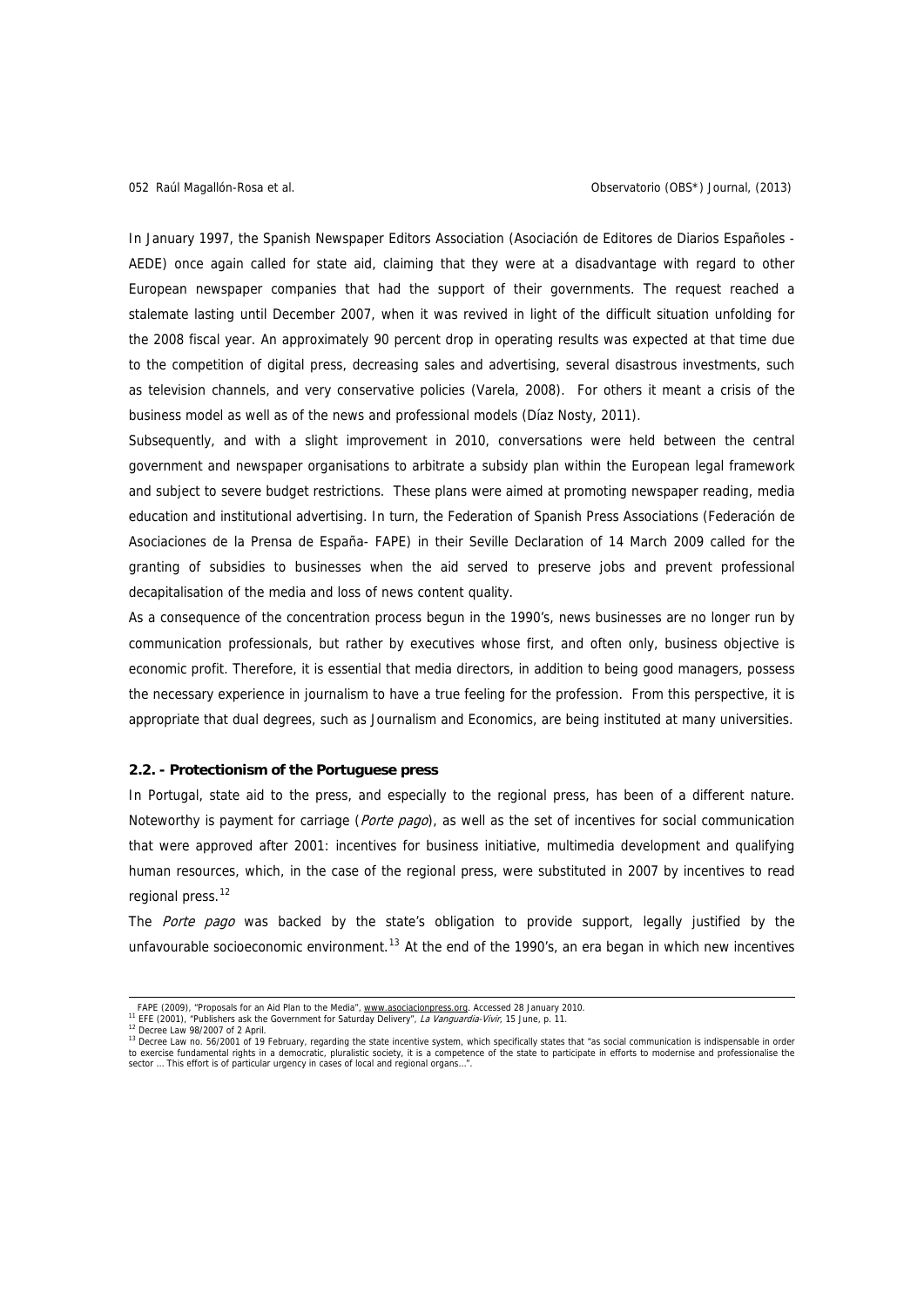went into effect. This set up a confrontation between those who held a protectionist view of the state<sup>[14](#page-6-0)</sup> towards the nearly 900 local and regional newspapers registered in the Institute for Social Communication (Instituto de Comunicação Social), and those who defended a liberalisation process with new challenges in innovation and creativity, upon which media survival depended. In 2000, the end of the global Porte pago was announced. The State Secretary for Social Communication, Arons de Carvalho, expressed opposition to the previous system, stating that it "promotes passivity, opportunism and adaptation to receiving a dependence subsidy.<sup>[15](#page-6-1)</sup>

With the change in the Porte pago model carried out between 2004 and 2007, it was established that the new incentive system would be based, among other things, on the creation of a programme supporting professional hiring, with the state proportionally supporting salaries for three years and creating a plan for professional training. Furthermore, it was published in the Government Portal on 16 June 2004 that the social and regional communication reform included significant changes, among them being the creation of incentives to improve labour conditions.

Among the objectives of the 2005 incentives for business initiative and multimedia development<sup>[16](#page-6-2)</sup> was the development of regional and local newspaper and radio businesses, in an effort to professionalise their organisational structures.

Also included along these lines were the measures adopted in 2007 $<sup>17</sup>$  $<sup>17</sup>$  $<sup>17</sup>$  approving a new system of incentives</sup> for reading and accessing information for regional general-information news publications. Article 4.1 of this decree established that receiving this aid hinged on the publishing entities or the owners having a certain number of professionals (ranging from one to five) on contract, and additionally specifying that a number of them had to have a journalism license. At the same time, article 4.2 determined that the same worker could not be hired by more than one news publication in an attempt to take advantage of the requirement regarding number of professionals.

As a result of the reduction in postal charges, and within the plan of press incentives, the Council of Ministers approved the creation of a Regional Press Portal ([http://www.impressregional.com.pt/](http://www.imprensaregional.com.pt/)) that was launched 5 April 2007. The goal of this initiative was to permit electronic access to the content of regional news publications in Portugal and abroad.

The Regional Press Portal <sup>[18](#page-6-4)</sup> was used to host, at no cost, electronic editions of regional general-interest news publications and specialised news publications specified in article 5 of this decree. This portal was one result of the new system of incentives for reading and accessing information and its aim was to stimulate

<span id="page-6-0"></span> 14 During the Congress of the Christian Press Association (Assocação da Impress Cristã) held in 2003 government support for promoting reading and press circulation was called for.<br><sup>15</sup> Check at www.secs.pt.

<span id="page-6-1"></span>

<span id="page-6-2"></span><sup>&</sup>lt;sup>16</sup> Decree Law 7/2005 of 6 January 17 Decree Law 98/2007 of 2 April.

<span id="page-6-4"></span><span id="page-6-3"></span><sup>&</sup>lt;sup>18</sup> Article 6 of [Decree Law 98/2007 of 2 April](http://www.ics.pt/verfs.php?fscod=1033&lang=pt).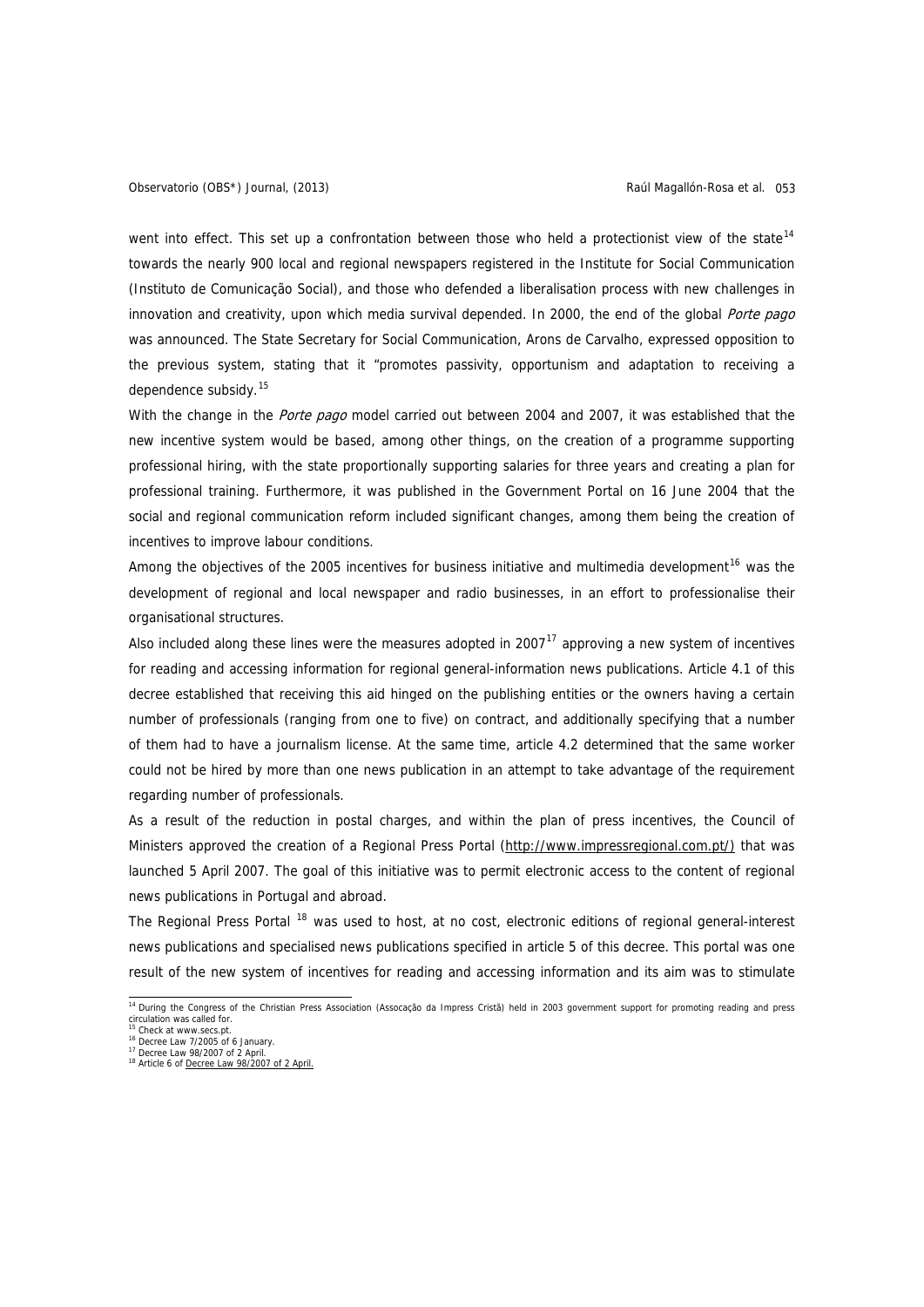technological innovation in the sector and expand the possibility of accessing Portuguese news publications anywhere in the world. Nevertheless, the limited number of newspapers n the portal is striking.

This measure, although extraordinarily interesting, would not have the same effectiveness in Spain if it were promoted by the state, due to the country's administrative decentralisation. However, it could be especially of interest for local and regional press if the respective Autonomous Communities were the ones to provide this digital platform.

The few newspapers present in the Portuguese portal is a reflection of the fact that many publications do not meet the administration's minimum requirements, further evidence, in many cases, of the lack of implementation of a business-oriented, professional press model.

It seems logical to think that multimedia convergence should be more oriented toward state support of successful initiatives in the digital world that hope to take the leap into a print format, and not only vice versa.<sup>[19](#page-7-0)</sup> The development of these synergies must take certain matters into account, such as the fact that the "digital divide" is not only generational but also cognitive. Thus the Spanish and Portuguese press should also diversify by internationalising its content and not acquiring interests in other economic areas, as the English-speaking press did in its day. (Magallón, Aguado and Sanmartí: 2010).

### **2.3. - Spain, the administration as top advertiser**

In Spain, institutional advertising by government ministries was 70% less in 2010 than in 2007 (in all mediums). For newspapers it went from 70.7 million to 11.8 million euros. Nonetheless, "the different ministries on their own garner first place in the ranking of advertisers in terms of advertising investment" (Cortés, 2009). Regulation of institutional advertising (national and regional) is relatively recent, since its rules were first approved in [20](#page-7-1)05<sup>20</sup>, arguing that the "the legitimacy of a democratic system depends to an appreciable degree on its citizens not only perceiving, but having proof, that their government works for them, and consequently, informs them objectively." (Esteba and Rubio, 2009: 197). Moreover, the problem of the regional press appears to lie in its strong ties with local political parties.

The state cannot act on behalf of market segmentation, but rather on behalf of the common good. Thus, local, regional and national administrations make an effort to update their webpages, their *newsletters* and all the applications that the web 2.0 puts at the public's disposal in order to achieve more direct contact. At the same time, institutional advertising may compensate for certain reverses in commercial advertising, for example the banning of sex and personal adverts.<sup>[21](#page-7-2)</sup>

<span id="page-7-1"></span><span id="page-7-0"></span>

<sup>&</sup>lt;sup>19</sup> A good example of this convergence is *Rue89* which has leapt from Internet to paper with the monthly publication of *Rue89 Le Mensuel.*<br><sup>20</sup> Law 29/2005 of 29 December, of Institutional Advertising and Communication.

<span id="page-7-2"></span>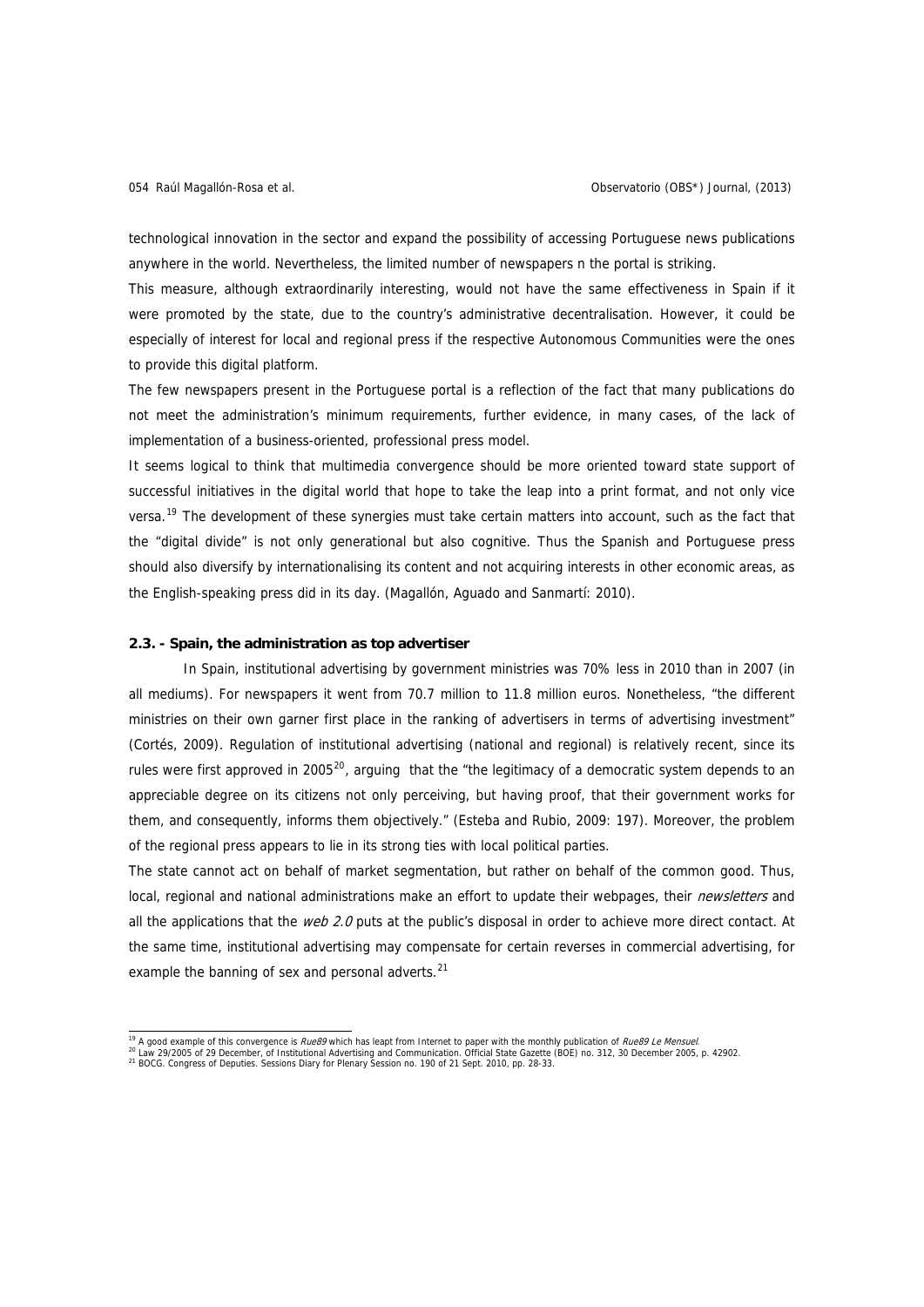#### **2.4. - Portugal: institutional advertising as state assistance**

One of the Portuguese communication media's principal supports is related to institutional advertising, regulated in 1990.<sup>[22](#page-8-0)</sup> It establishes that a percentage of this official advertising must go to local radio and regional press. In Ministerial Order no. 1/91 (*Portaria* N° 1/91) placement of this advertising is considered a form of state assistance and 10% of its gross value must be allocated to local radio and regional press.

Distribution of institutional advertising campaigns in local radio and regional press, both in print medium and electronic mediums, has been regulated since 2004, $^{23}$  $^{23}$  $^{23}$  so that what predominates is "creating greater opportunities to access state advertising, without excessive dependence on quantitative criteria related to the economic amount of the campaigns, with the social functions of the organs of social and regional communication prevailing, both in view of its capability to reach geographical areas and audiences where national media has greater difficulties accessing". Thus, this capability makes local and regional media a privileged means of transmitting institutional messages.

Furthermore, it sets a minimum percentage of 25% of state advertising campaigns with a value equal to or greater than 15,000 euros to distribute quarterly among local radio stations and regional press as follows:

- a) 12% for local radio
- b) 12% for regional press in a print medium
- c) 1% for regional press in an electronic medium.

Article 4 of this Decree Law establishes the criteria for the news and advertising action plan:

- a) Volume of circulation and frequency of publications
- b) Geographical proximity of the medium in relation to the recipients of the message
- c) Appropriateness of the advertising medium for the objectives of the news or advertising action
- d) Graphic quality of the publication or radio quality, whenever they are decisive for better message reception.

Prior to this Royal Decree, distribution was regulated by Ministerial Order no. 209/96 (Portaria nº 209/96) of 12 June, which set a minimum percentage of 15% of institutional advertising to be distributed among entities of local and regional media, and only with regard to campaigns coordinated by the Institute of Social Communication.

In 2005, the Social Communication Regulations Entity (Entidade Reguladora para a Comunicação Social, the ERC)<sup>[24](#page-8-2)</sup> started to operate. Among its responsibilities is to ensure that state advertising campaigns and local authorities comply with the constitutional principles of impartiality and neutrality in public administration. It is precisely the search for impartiality that has led to a debate regarding the criteria that

 $22$  Decree law 330/90 of 23 October, by which the Advertising Code is regulated.

<span id="page-8-2"></span><span id="page-8-1"></span><span id="page-8-0"></span><sup>23</sup> Decree law 231/2004 of 13 December 24 Law 53/2005 of 8 November.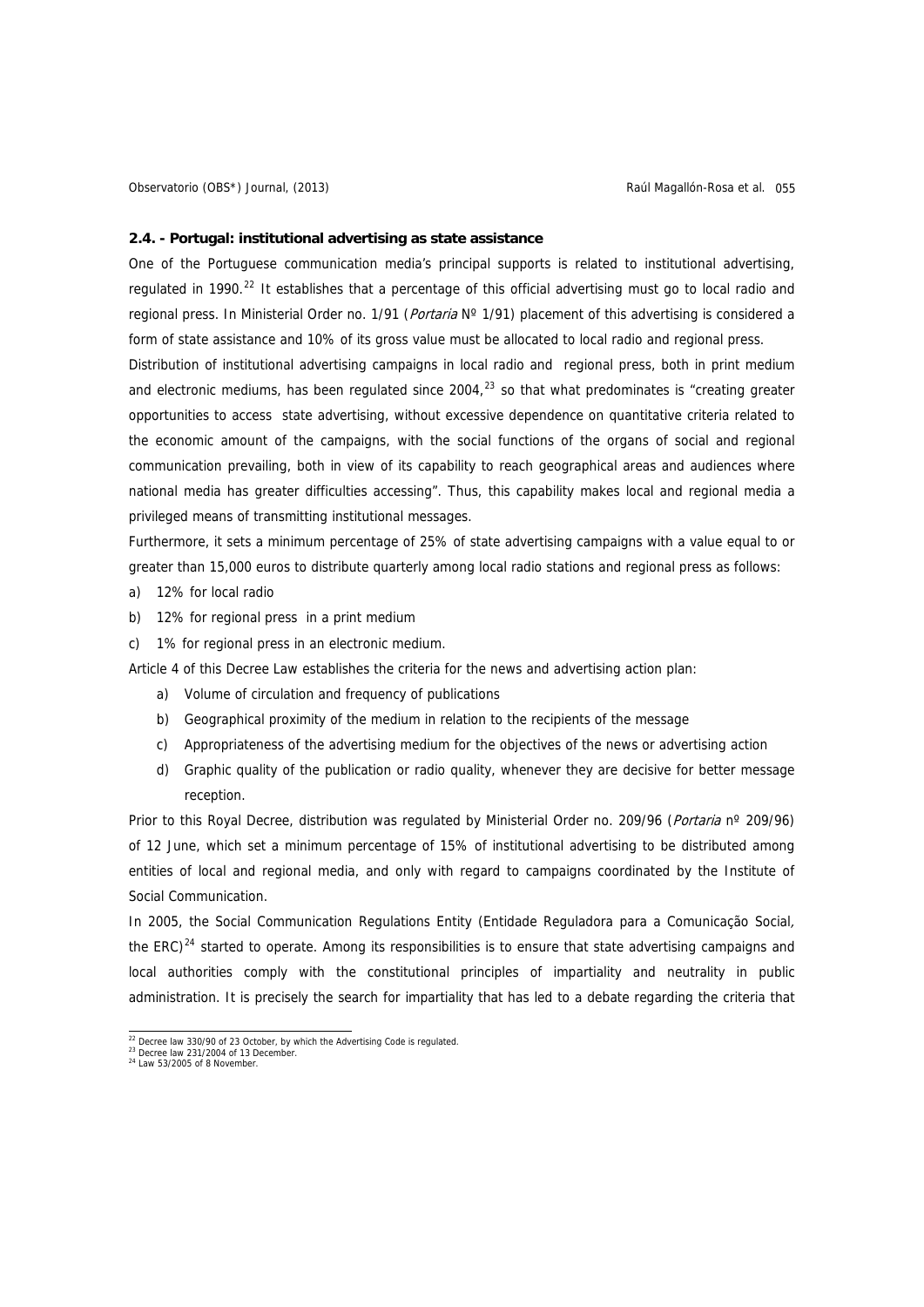should prevail in the distribution of this advertising, and to the creation of a database of institutional advertising in 2011 to provide transparency.

### **3. - Limits to concentration**

The defence of plurality has traditionally been regulated through four areas: universal service, regulation for diversity, regulation for competition and regulation of content (Ostergaard, 1998: 96). The limits guaranteeing plurality have normally been set in relation to market volume, given that in reality the media's social, economic or political influence is a function of how many people its message reaches. However, these measures force publishers to reconsider their operating rules in the market, since, on one hand, they may limit growth and, on the other, they condition their development compared to the competition, as is the case in France. These limits can vary depending on the size of the country.

## **3.1. - Spain: business concentration, without regulations**

Unlike the French press, the Spanish press has no regulation limiting concentration of shares. With the transition to democracy, a process of coexistence began among newspapers that had already existed during the Franco dictatorship, regional groups that were gaining relevance, and newly created newspapers. Later, in the 1990's, different proposals emerged for European regulations limiting concentration, which have not been applied. The draft bills emphasised that disparity between specific national regulations on access to media property could be an obstacle to the free circulation of services and goods, as well as to the freedom to set up business in the other countries. Thus, Community Law left the freedom to limit media concentration to the Member States. (Lancelot et al, 2006: 23).

Nevertheless, verifying whether there is possible concentration in the news market should not focus solely on the media, but must also consider other aspects, such as editorial lines and content. This is a key piece in the power to inform. De-concentrating measures would be ineffective if content was homogeneous despite guarantees that media ownership in a certain market was atomised. All this must be taken into consideration without losing sight of circulation, which is an indicator with which to assess a newspaper's success, influence and reach (Cabello, 1999).

## **3.2. Portugal: Concentration and limits to circulation**

Article 1 of the 1975 Press Law recognised the citizens' right to be informed through certain guarantees of transparency, including by adopting antitrust measures. Article 7 of this law, dedicated to free enterprise, established that newspaper companies that reconfigure their commercial business would be subject to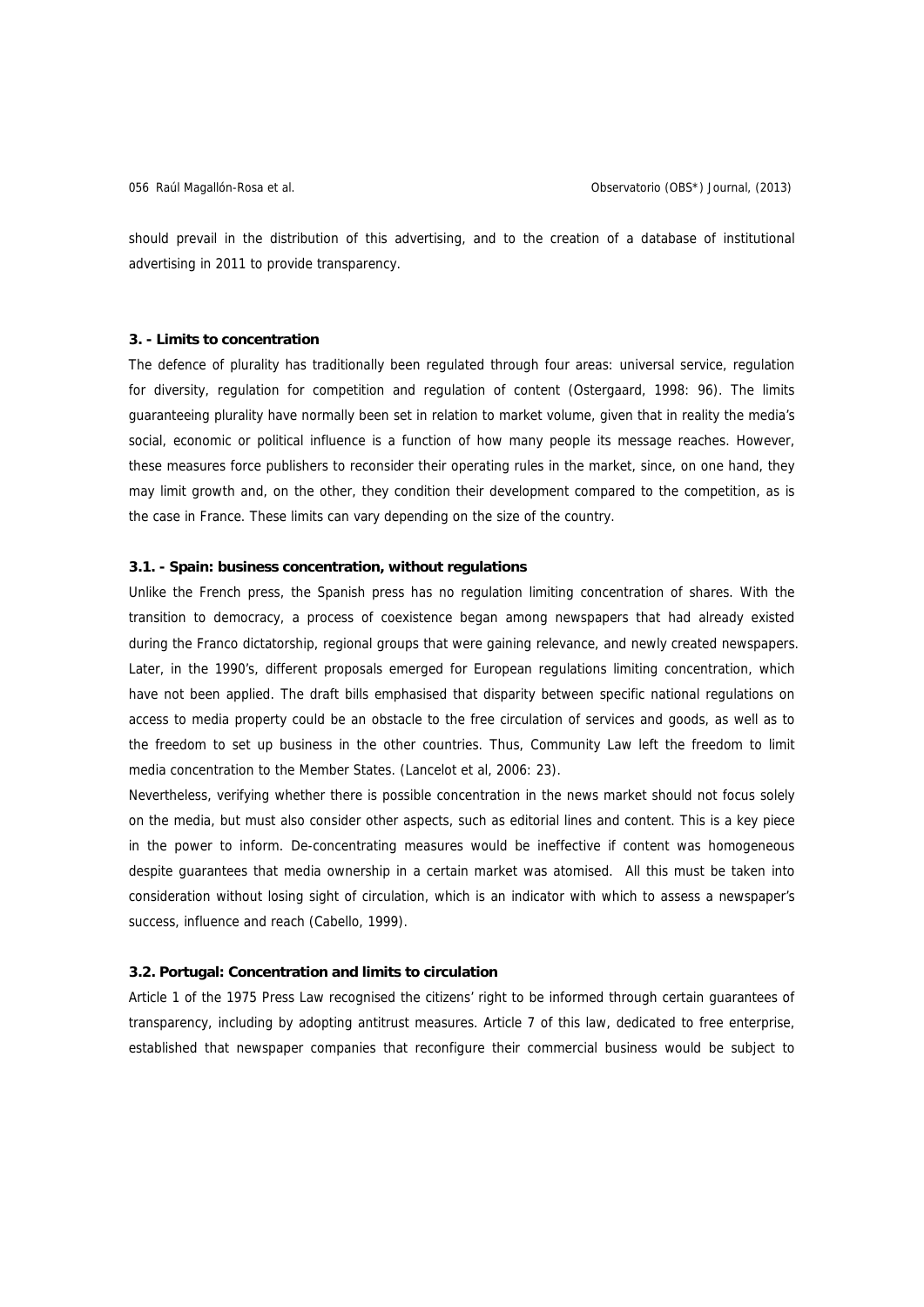Portuguese law, must have their headquarters in Portugal, and their direct or indirect investment of foreign capital could not exceed 10%, with no right to vote, and independently of other sanctions, the capital belonging to foreigners which exceeds a tenth of the total would revert to the state. All shares of newspaper publications belonging to a public limited company must be registered. Article 8, dedicated to free market competition and antitrust legislation, established that special legislation would guarantee that the press carry out a public function that was independent from political and economic power, in an effort to prevent the concentration of newspaper and news businesses.

Nevertheless, in the 1990's a trend toward news concentration in the Portuguese market began, and it led to a sector that was almost completely concentrated in the hands of five large groups: PT Multimedia/Lusomundo Media, Cofina, Impresa, Media Capital and Impala.

This led to a reaction by the Portuguese government in July 2005 with a draft bill to establish the exact number of media outlets that private institutions could own (Erbon, 2005). The proposal was for each group to have only one free-to-air television channel, two nationwide radio stations, three daily national newspapers or weekly news magazines, and one daily regional newspaper. Among the proposals incorporated into the bill to help clarify the intervention of the Communication Regulations Entity (ERC), it established that the regulating entity would act in the following situations: whenever a company exceeded 50% of circulation or audience market share; when a single institution had media in two or more relevant markets exceeding accepted values; and also when any person or company was deemed to have significant influence. The Minister of Parliamentary Affairs, Augusto Santos Silva, justified the proposal based on the existence of "unconstitutionality by omission" since 1982, so they should take advantage of a period when "there are no indications of worrisome concentration" in order to create a general legal framework (Correia dos Santos, 2006).

non-discrimination and prevents its concentration through multiple shareholding or cross-shareholding. These measures had a legal basis in both the text of the Portuguese Constitution and the 1999 Press Law. <sup>[25](#page-10-0)</sup> Article 30 of the Constitution made it clear that the government reserved the right to prevent excessive media concentration, specifying that the state guaranteed the freedom and independence of social communication entities regarding political and economic power, while also specifying support for

Article 4 of the Press Law, dedicated to public interests of the press, in an effort to guarantee freedom of expression, established that the state would organise a system of non-discriminatory incentives in support of the press, as well as restrict newspaper businesses' acquisitions of shares in other similar businesses, which would be subject to the High Authority for Communication. The general scheme for the defence and promotion of competition would be applicable, both regarding prohibited practices and the abuse of a

<span id="page-10-0"></span> $25$  Law 2/99 of 13 January.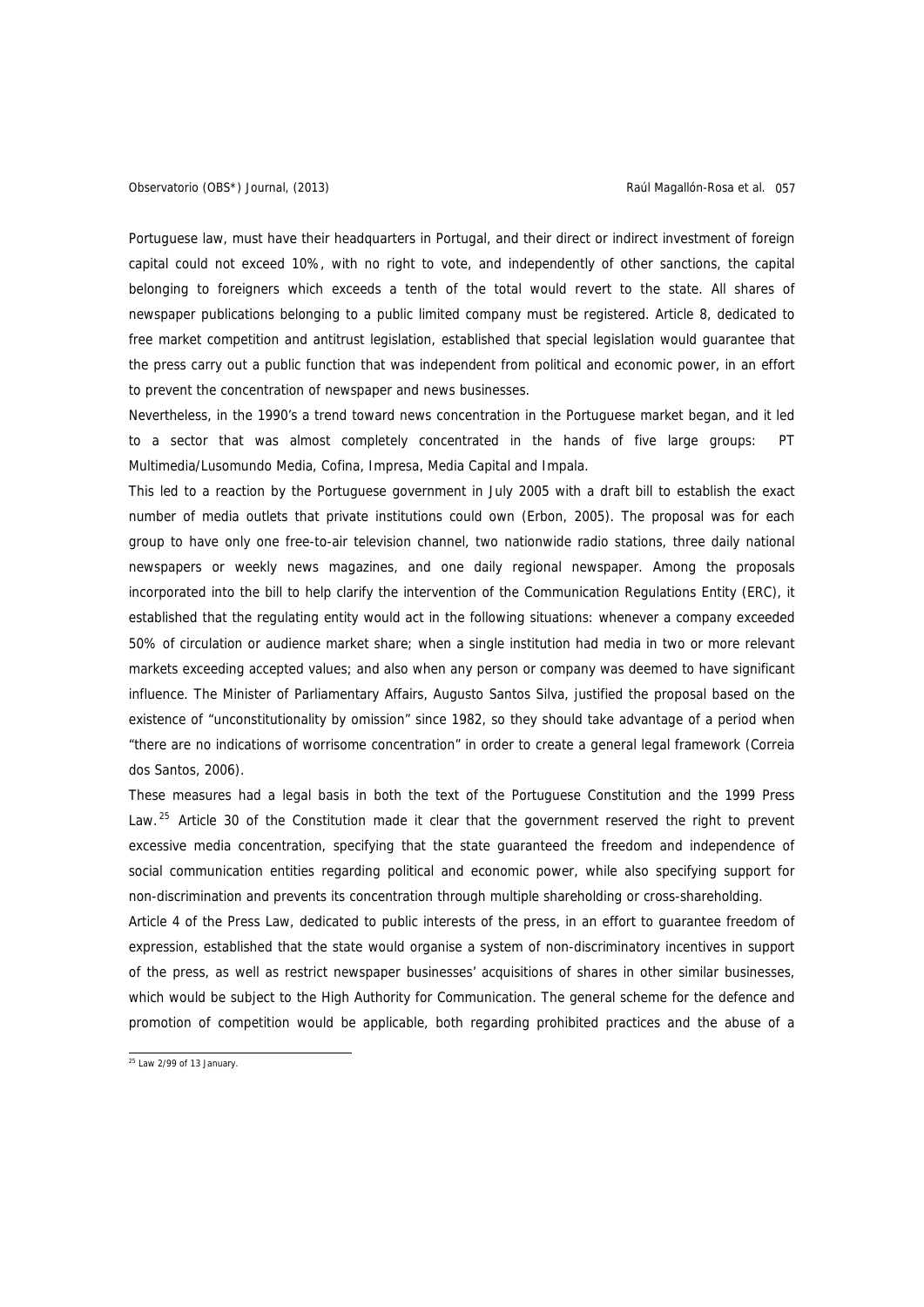position of superiority and business concentration. In response, news publishers claimed that the imposed limits in the new draft bill were an obstacle to internationalising and modernising news businesses, and only strong national economic groups were able to prevent foreign groups from entering Portugal and to produce content protecting the country's cultural identity.

Nevertheless, these measures followed the same lines as those established by the European Parliament in its Resolution of 16 September 1992. In Portugal the resulting situation is that no national newspaper group is among the top 50 in Europe, and two national, general-information, daily newspapers (Correio da Manhã and Jornal de Noticias) account for 60.7% of the circulation. One weekly news magazine (Expresso) holds 81.2%. In terms of geographic distribution, Lisbon captures between 32% and 43% of the circulation of national general-information weeklies. All national, general-interest, daily newspapers are mainly concentrated in Lisbon, with the exception of Jornal de Noticias, primarily distributed in Porto (61.31%).

Non-daily newspapers are mostly distributed in Lisbon, which in many cases represents 100% of their distribution. It is also the case with the free daily newspapers, Jornal Destak, with 76.07% of its distribution in Lisbon, and Metro Portugal, with 87.27%,.

Concentration of circulation not only occurs in geographic terms, but also with newspapers and capital. This situation has led to the proposal of a draft bill regarding limits to the concentration of media company ownership. This bill establishes limits to circulation and audience figures. This measure is the result of the changing focus of concern. When there is a concentration in circulation, fears no longer centre on issues of capital, but rather on the true influence of the media, that is, the effect it has on the public. And therefore, this indirectly stems the design of positioning strategies. (Costa, 2009).

Thus, according to the Bill on Limits to Concentration of Media Companies (2006), limits to concentration can be horizontal and diagonal, with both established pursuant to market positioning regarding circulation and audience. It establishes that the horizontal limits are exceeded when the media in the hands of a single company acting in the same relevant market exceeds 50% of audience for TV or radio and 50% of per issue circulation for the press. Diagonal limits do not meet compliance demands when a single owner holds media outlets in two or more relevant markets, so that acceptable audience levels decrease: 1<sup>st</sup> market (50%),  $2^{nd}$  market (33.3 %) and  $3^{rd}$  market (16.6%)<sup>[26](#page-11-0)</sup>.

In view of the reality of the Portuguese market in 2007, the Press Federation (Federação da Imprensa)<sup>[27](#page-11-1)</sup> was created with the objectives of defending freedom of expression, freedom of the press and the right to information, defence of the independence of the press from political power and from any monopoly, as well as promoting reading of the press, among others. The Daily Press Association (Associação da Imprensa

<span id="page-11-1"></span><span id="page-11-0"></span> 26 Proposed Law on the Límits to the Concentration of Ownership of Social Communication Companies (Limits à Concentração da Titularidade nas Empresas de Comunicação Social), 3 October 2006 27 Announcement 1978/2007, published in the *Diário da República*- 2nd Series, no. 70, 10 April 2007, p. 2939.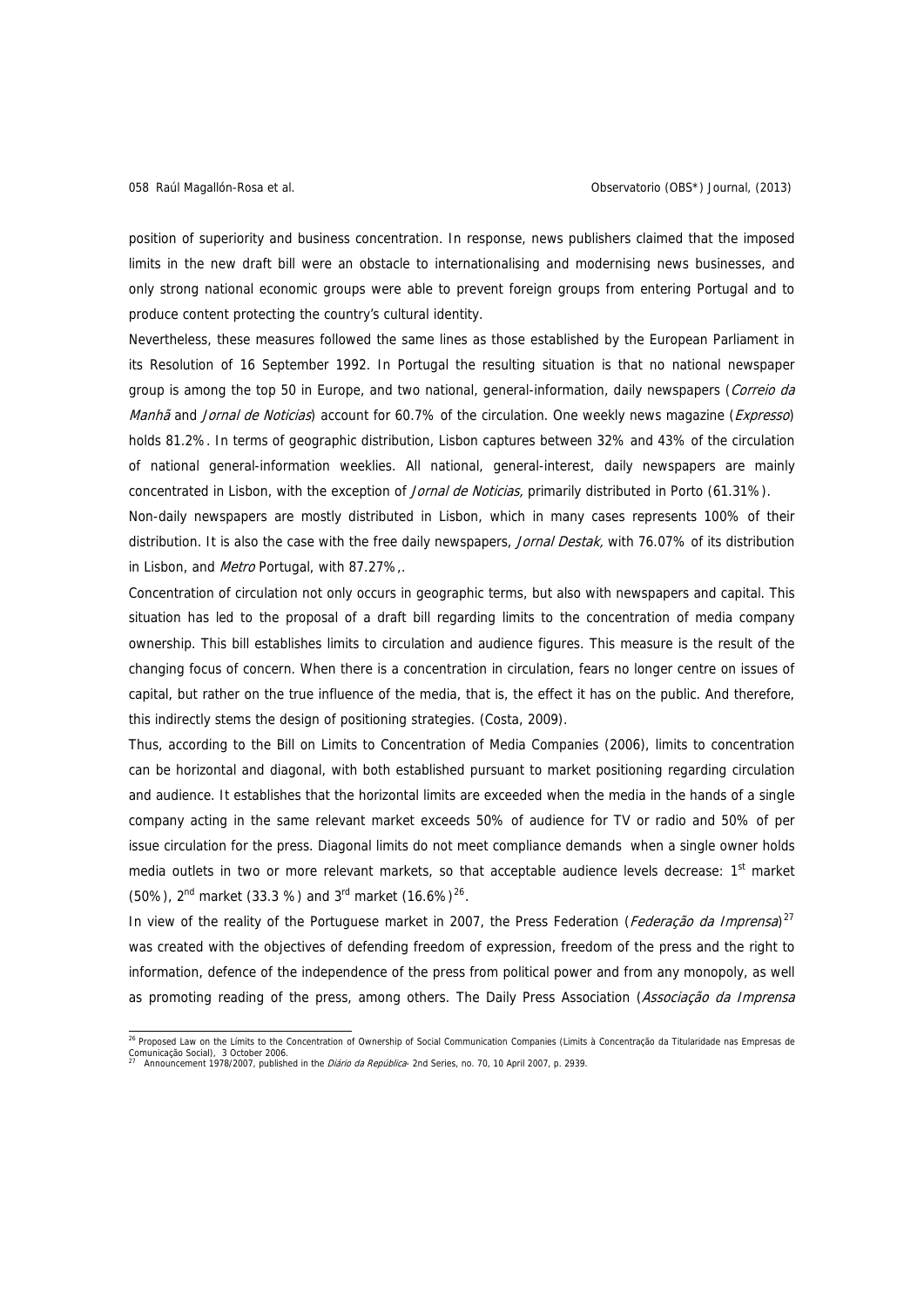Observatorio (OBS\*) Journal, (2013) Raúl Magallón-Rosa et al. 059

Diária) and the Portuguese Regional Press Association (Associação Portuguesa da Imprensa Regional) are founding partners of the Press Federation.

## **4. – Aids to digital convergence**

The global economic crisis which began in 2008 brought a complementary phenomenon to Spain. Not only did information consumption via internet increase but so did television viewing to a considerable extent. Nevertheless, everything appears to indicate that in countries like Portugal or Spain, Internet will not be established as a profitable daily news medium for several years. From this perspective, setting limits to concentration of Internet expansion does not seem very effective. However, what does seem effective is promoting plurality with on-line publications that wish to make the move to print once they have been viable for at least a year (as in the Nordic countries). There are, therefore, certain communication policies that could be carried out.

Although establishing aid to electronic publications may not be opportune, providing aid to digital media desiring to move to paper could be of interest. In addition, not taxing added value on subscriptions to print publications might be beneficial, but charging VAT on the sale of a single issue, as is done in countries like Finland, could be. Moreover, consideration should be given to a Regional Press Portal in Spain, like the one existing in Portugal, to be launched in the Autonomous Communities, with the condition that local and regional press must comply with a set of prerequisites.

It could be of interest to study direct subsidies to companies according to their number of workers as an incentive to increase staff, thereby creating more competitive interregional or international groups in the global market.

## **4.1. Incentives for the press in the digital environment**

In Spain the Spanish Newspaper Editors Association (AEDE) has called for government support to alleviate the losses and debt that have led to reductions in staff and which may mean that some businesses have to shut down. As Molina clarifies (2009: 13), the financial crisis has made state aid to the press an issue of greater importance.

Over the last few years certain digital media have received state aid through the Ministry of Culture's programme: "Aid to capital investment to increase the legal offer of cultural content on the Internet and to promote modernisation, innovation and technological adaptation of cultural and creative industries" with a budget of 5.62 million  $\epsilon^{28}$  $\epsilon^{28}$  $\epsilon^{28}$ . There were some digital newspapers in this very broad and diverse area,

<span id="page-12-0"></span> $\frac{28}{2}$  Official State Gazette no. 213 of 5 September 2011, pp. 96106-96117.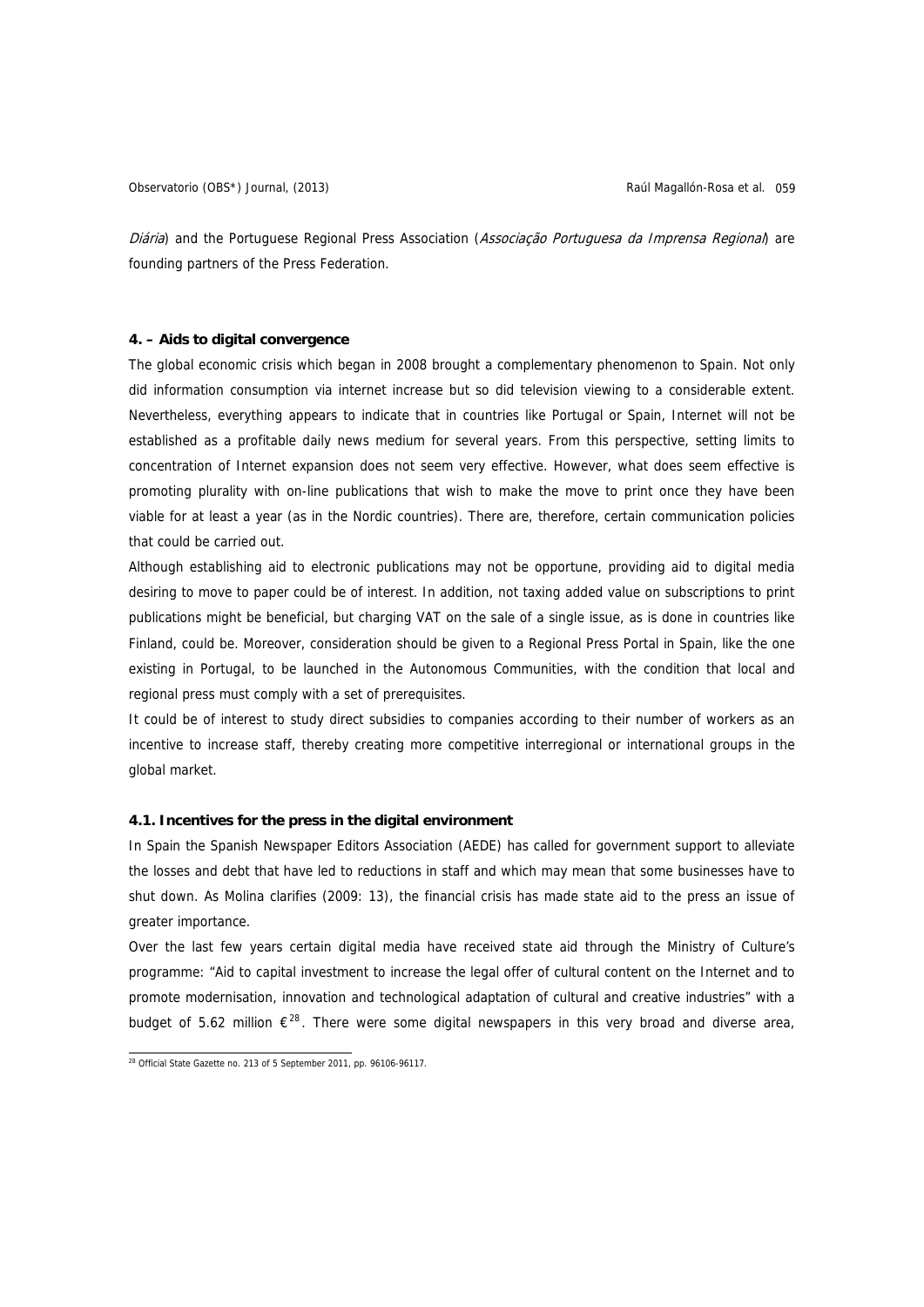alongside other loosely culturally-related activities, such as video games, social networks, and audiovisual production companies. These media shared 318,000€, which affected Televeo Broadcasting, Comunicacions dels Ports, Diario de Navarra, Aragón2 and Rioja 2 (Corporación de Medios), Ediciones RDL Rock de Lux, El Norte de Castilla Digital, Línea 20 de Revistas (20 Minutos), Dokumalia Producciones and Scherzo Editorial. Other aid programs for digitalisation have benefitted digital media. In December 2011 a resolution by the Ministry of Industry<sup>[29](#page-13-0)</sup> awarded a 57,000€ subsidy and 620,000€ in credit to the newspaper 20 Minutos, within the Advance Digital Content subprogram.

In Portugal, since 2004 the need for a change in the model has also been made evident with a new system of incentives targeting technological and multimedia objectives, among others, and which included access for online newspapers to the same incentives that all other newspapers had $30$ . In this way, they intended to improve the capacity of regional newspaper businesses to compete and also increase demand for a higher quality and more professional news product.

As of January 2005 the state system of incentives to social media became regulated by Decree Law no. 7/2005, of 6 January. The change was justified by a critical reflection on the existing incentive system that was considered unfair because it did not allow innovation or risk-taking to be rewarded nor did it aim to consistently broaden the horizons of multimedia communication. It was carried out so as to include incentives for business initiative and multimedia development with the goal of favouring development of journalism businesses.

Nonetheless, despite the measures adopted, the press continues to be a sector that has not taken off either in terms of circulation or in advertising. The scant number of newspapers taking part in the services provided by the APCT (Associaçao Portuguesa de Controlo de Tiragem) and which have audited circulation continues to be striking. This is proof of the market's lack of maturity, beginning with its absence of transparency, reflected in the data on publications audited in 2010, 25 regional publications, and 22 general information publications of differing periodicities, including 9 are dailies.

Furthermore, the large number of existing newspapers (between 700 and 900 depending on exact dates), along with their territorially concentrated circulation (Lisbon concentrated 40% of daily general information newspaper circulation in 2009, compared to Oporto's 15% and less than 10% in the rest)<sup>[31](#page-13-2)</sup>, and the minimal level of many newspapers' territorial influence make it quite complicated to consider them in the planning process. This is due to the fact that the combination of newspapers necessary to achieve the scope required for a national advertising campaign makes planning work very difficult. Thus, it is more

 $^{29}$  Official State Gazette no. 311 of 27 December 2011, pp. 143.014-143.058 <sup>30</sup> [http://www.portugal.gov.pt/Portal/PT/Governos/Governos\\_Constitucionais/GC15/Ministerios/PCM/MP/Comunicacao/Outros\\_Documentos/20040616\\_MP\\_Doc\\_CS](http://www.portugal.gov.pt/Portal/PT/Governos/Governos_Constitucionais/GC15/Ministerios/PCM/MP/Comunicacao/Outros_Documentos/20040616_MP_Doc_CS_Reg_Loc_Legislacao.htm)

<span id="page-13-2"></span><span id="page-13-1"></span><span id="page-13-0"></span>

[\\_Reg\\_Loc\\_Legislacao.htm](http://www.portugal.gov.pt/Portal/PT/Governos/Governos_Constitucionais/GC15/Ministerios/PCM/MP/Comunicacao/Outros_Documentos/20040616_MP_Doc_CS_Reg_Loc_Legislacao.htm) . [31](http://www.portugal.gov.pt/Portal/PT/Governos/Governos_Constitucionais/GC15/Ministerios/PCM/MP/Comunicacao/Outros_Documentos/20040616_MP_Doc_CS_Reg_Loc_Legislacao.htm) Anuário da Comunicação 2008/2009. Obercom, p. 120.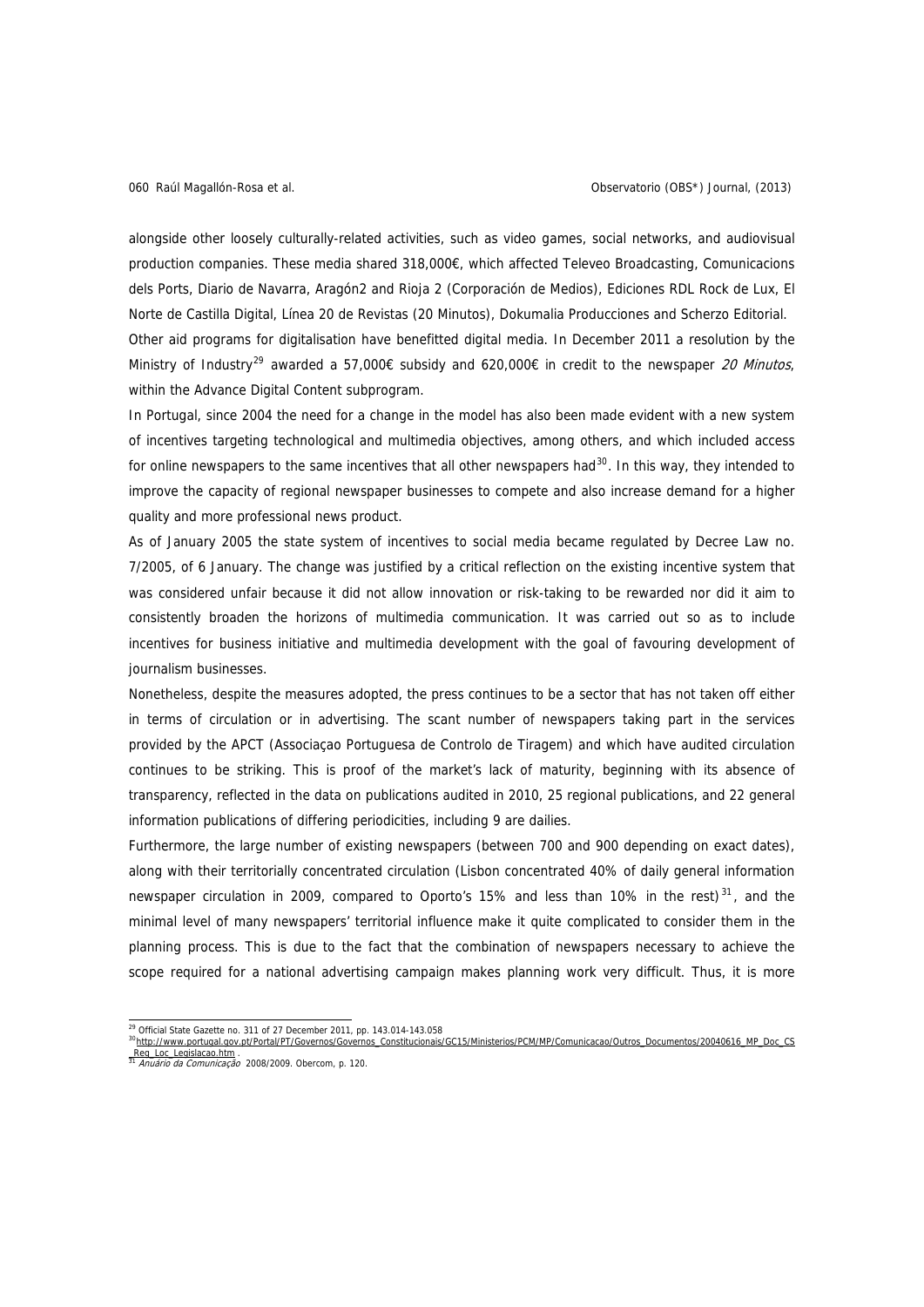profitable, in terms of planning time, efficiency and security, to rely on other media formats such as television.

#### **5. - Conclusions**

Historically Spain and Portugal have applied policies of aid to the press although it has never been directed but rather has pursued specific objectives. Whereas in Portugal public policies of aid to the press have, above all, favoured its regional press, in Spain national newspapers have benefitted more. Currently, the development of autonomous policies in Spain is fundamental when establishing measures to promote circulation and the convergence of regional and national groups.

In both Spain and in Portugal it is important to adapt institutional advertising to changes in the system in order to energize the digital conversion process of newspapers, maintain communication with citizens and reduce pre-agenda factors, primarily in regional and municipal spheres. One reason for this is that the less dependent newspapers are financially on institutions, the greater ethical and professional independence they will achieve. In both countries the problem of concentration remains, affecting the defence of plurality, despite the aid programme created to guarantee it in Portugal.

In Spain, as well as in Portugal, aid to the press should be conceived of as aid to the reader (as it is in France). Inasmuch as the press makes an essential contribution by informing citizens and spreading schools of thought and opinion, the proposal is to allocate aid to readers and to press circulation, not solely to publishers. Thus, the goal of aid for the distribution of national, general- and political-information daily newspapers would be to consolidate the cooperative distribution system of the press, to preserve the pluralism of these daily newspapers, and to promote the development necessary for the effective exercise of the freedom already proclaimed in the 1789 Declaration of the Rights of Man and of the Citizen.

In a knowledge society, it is essential for countries like Spain and Portugal to create a cooperative system of media education in conjunction with associations of journalists and publishers so as to more fully stimulate this type of education.

Currently, the function of social cohesion is found in international and interregional policies on a country scale, but, given that there is no threat to national or local identities, they could benefit from closer contact to reinforce one another collectively, on an overall institutional level or in terms of daily life, not merely in a symbolic-cultural way. It would be of interest, for instance, to create synergies of publications shared by the Portuguese government and the bordering Autonomous Communities.

In the area of communications policy, Spain and Portugal should advocate aid focussed on implementing editions of their own in Latin America. This would also mean a change in institutional advertising in the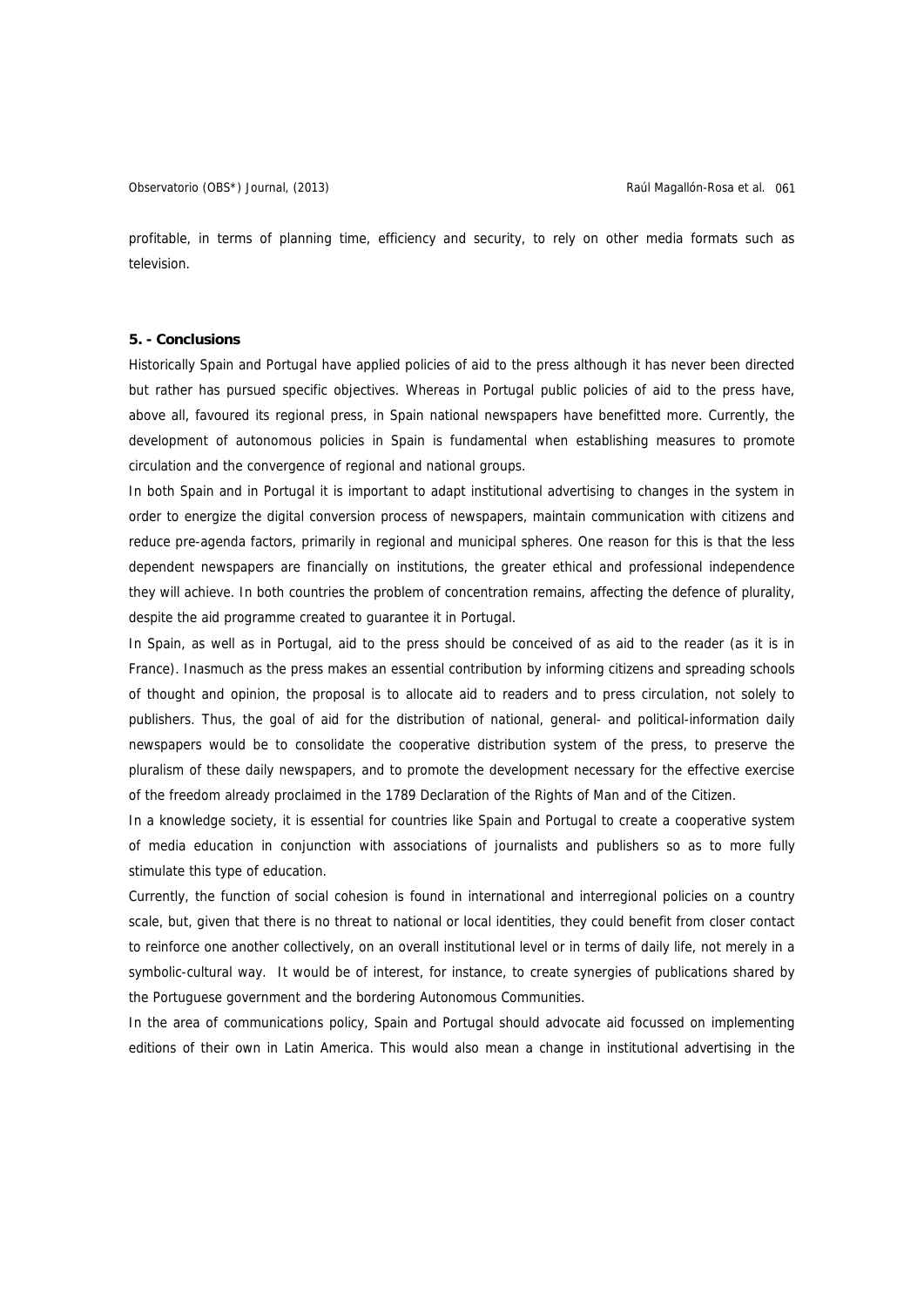press in favour of subsidies to the internationalisation of daily newspapers in Latin America, which the Ministry of Culture, the Cervantes Institute and the Ministry of Foreign Affairs could promote.

Autonomous Communities and regions, in collaboration with news businesses (as occurs in France and Catalonia), need to advocate aid to promote reading among the young with subscriptions to daily newspapers, campaigns in schools to create newspapers, as well as aid for the creation of publications at schools of journalism and new technological centres for social sciences at universities where multimedia projects can be done.

## **References:**

Aguado, G., Sanmartí, J.M. y Magallón, R. (2009a). "The effect of the state on the evolution of print media in European Mediterranean countries", in *International Journal of Communication*, vol. 3, <http://ijoc.org/ojs/index.php/ijoc/article/view/560/352>. Accessed 20 April 2012.

Aguado, G., Sanmarti, J.M. y Magallón, R. (2009b)."España, Francia, Italia y Portugal: cuatro modelos diferenciados de prensa euromediterránea". Observatorio (OBS\*)**,** vol 3, No 2, <http://www.obs.obercom.pt/index.php/obs/article/view/233>. Accessed 20 April 2012.

Arboledas, L. (2010). "Transición democrática y modelo comunicativo: la divergencia ibérica" in Observatorio (OBS\*), vol.4, N° 3, pp. 143-167, [http://www.obs.obercom.pt](http://www.obs.obercom.pt/). Accessed 20 April 2012.

Cabello, F. (1999). El mercado de revistas en España, Barcelona: Ariel Comunicación, pp. 48-57.

Correia dos Santos, S. (2006). "Governo clarifica intervenção da ERC", Diàrio de Notícias. Available at: [http://dn.sapo.pt/2006/10/04/media/governo\\_clarifica\\_intervencao\\_erc.html](http://dn.sapo.pt/2006/10/04/media/governo_clarifica_intervencao_erc.html) Accessed 20 April 2012.

Cortés, A. (2009). "Publicidad institucional y cultura de paz en los Países Bajos", in Revista Latina de Comunicación Social, 64, La Laguna (Tenerife): Universidad de La Laguna, pp. 612 a 631. [http://www.revistalatinacs.org/09/art/849\\_UMA/50\\_67\\_Cortes.html](http://www.revistalatinacs.org/09/art/849_UMA/50_67_Cortes.html) Accessed 20 April 2012.

Costa e Silva, E. (2009). "Pluralismo en Portugal: perspectivas da legislação e da regulação", in Actas del VII Congreso ULEPICC Octubre 2009, ISBN: 978-84-613-5225-8, pp. 288-301.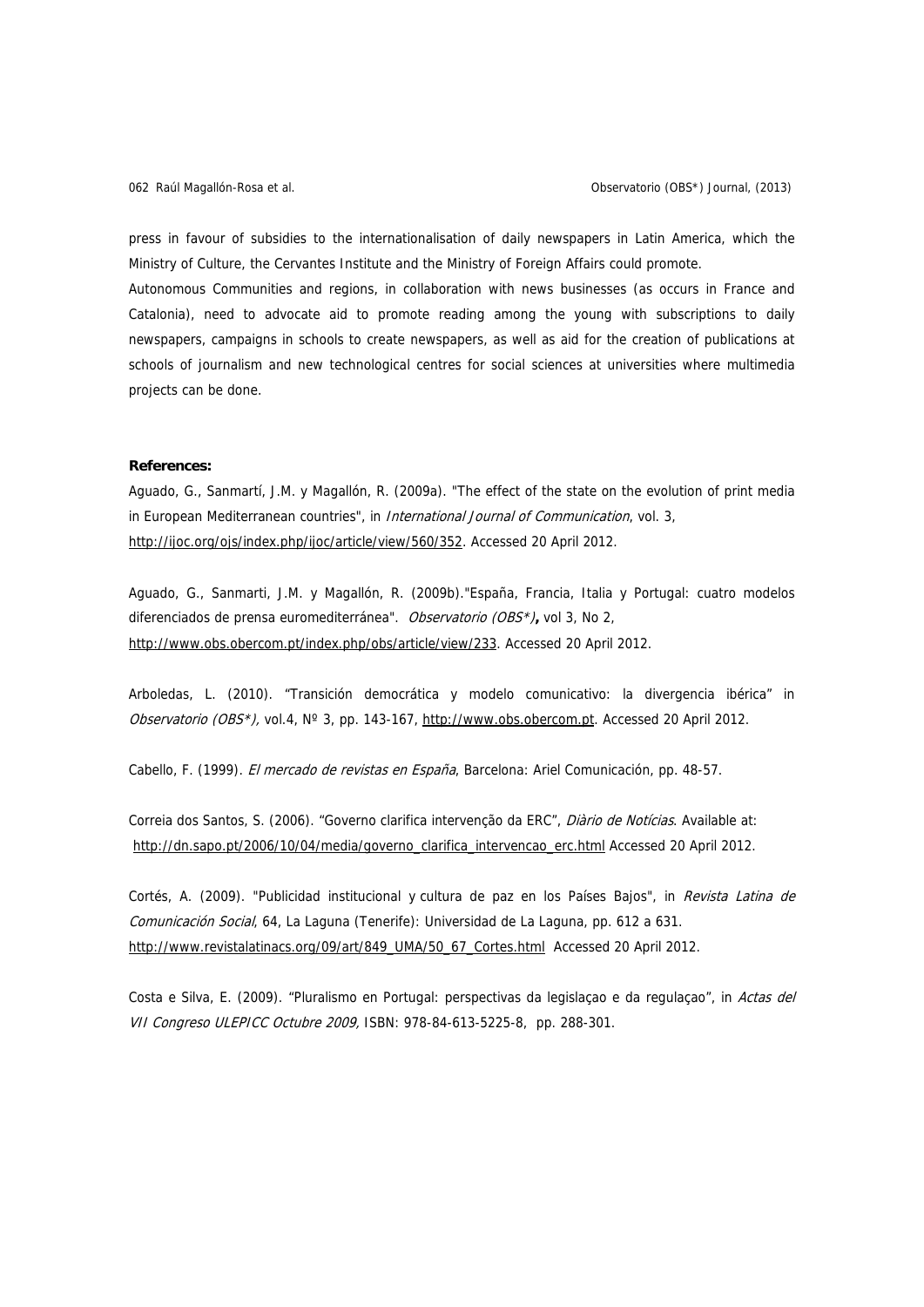Observatorio (OBS\*) Journal, (2013) Raúl Magallón-Rosa et al. 063

Díaz Nosty, B. (2011). "El periodismo menquante, más allá de la crisis económica", in Cuadernos de Periodistas, 23, November.

Erbon, A. (2005). "Governo português propôe lei que impede concentração mediática", in *Fazenco Media* 4 August 2005, [www.fazendomedia.com/novas/internacional040805.htm](http://www.fazendomedia.com/novas/internacional040805.htm). Accessed 20 April 2012.

Esteba, D. y Rubio, E. (2009). "Publicidad institucional", in AnMal Electrónica 27 ISSN 1697-4239, <http://www.anmal.uma.es/numero27/Publicidad.pdf>. Accessed 20 April 2012.

Fernández, I. y Blasco, J. J. (2006). "Press Subventions in Europe in 2006. Categories, Funding Provided and Assignation Systems", in Press Subsidies in Europe, Barcelona: Institut de la Comunicació; Generalitat de Catalunya, pp. 65-67.

Fernández, I. y Moragas, M. (2008). "Un creciente interés académico, político y empresarial por las ayudas a la prensa", in Telos, 75, April-June.

Fernández Obregón, F. J. (1998). "La prensa periférica española" en Revista Latina de Comunicación Social, 2. [www.ull.es/publicaciones/latina/z8/feb.98.obregon.htm](http://www.ull.es/publicaciones/latina/z8/feb.98.obregon.htm) Accessed 20 April 2012.

Humphreys, P. (2008). "Subvenciones a la prensa en Europa: una visión histórica", in Telos, 75, pp. 71-84.

Kupiainen, R., Sintonen, S. and Suoranta, J. (2009). "Décadas de educación en medios de comunicación en Finlandia", Profesorado, 13, no. 2.

Lancelot, A. et al. (2006). Les problèmes de concentration dans le domain des médias. París: Direction du Développement des Médias, Ministère de la Culture et de la Communication. [http://www.ddm.gouv.fr/IMG/pdf/rapport\\_lancelot.pdf.](http://www.ddm.gouv.fr/IMG/pdf/rapport_lancelot.pdf) Accessed 20 April 2012.

Magallón R., Aguado, G., y Sanmartí, J.M. (2010). « Análisis del modelo desregulador de prensa en España frente al modelo liberal británico y al intervencionista euromediterráneo », in Textual & Visual Media, 3, pp. 239-252.